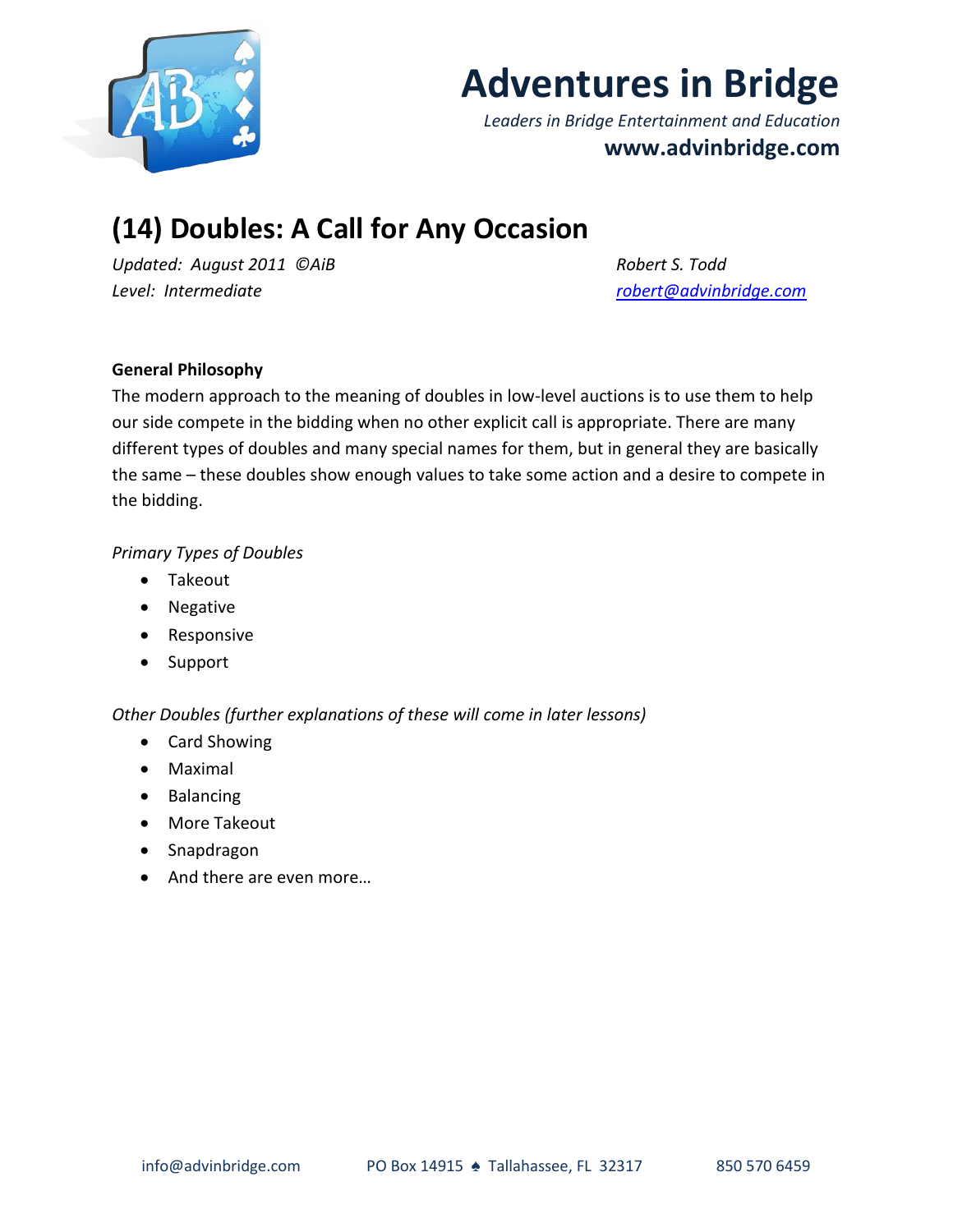

# **Primary Types of Doubles**

*What different kinds of doubles are there?*

A good way to remember the basic types of doubles is to think about which player can make which type of double. This is a general guideline:

- Interferer (first opponent to act, often LHO of Opener) can make a *Takeout Double.*
- Responder (partner of Opener) can make a *Negative Double*.
- Advancer (partner of Interferer) can make a *Responsive Double.*
- Opener can make another type of takeout double called a *Support Double*.

*Note: Opener and Responder can also make "re-opening" and other types of doubles that are generally for takeout.* 

# *Doubles Diagram*

North is the opening bidder in our diagram. These are the types of doubles than can be made by each of the following players:

|            | Support |         |
|------------|---------|---------|
| Responsive | TABLE   | Takeout |

Negative

*Note: The Takeout Double and Responsive Double can be switched so that if the first opponent to act with a double (Interferer) is the 4th player, he will make a takeout double and his partner (the Advancer) can make a Responsive Double.* 

# **Takeout Doubles**

*What is a Takeout Double?*

A Takeout Double can be made by many different players, but it is usually done by the Interferer (the first opponent to act.) A takeout double shows about an opening hand and support (at least 3c support) for each of the unbid suits. Partner is asked to "take the double out" – that is, to bid his best suit. Many players mistakenly believe that a takeout double promises 4-cards in the unbid Major, but this is not correct.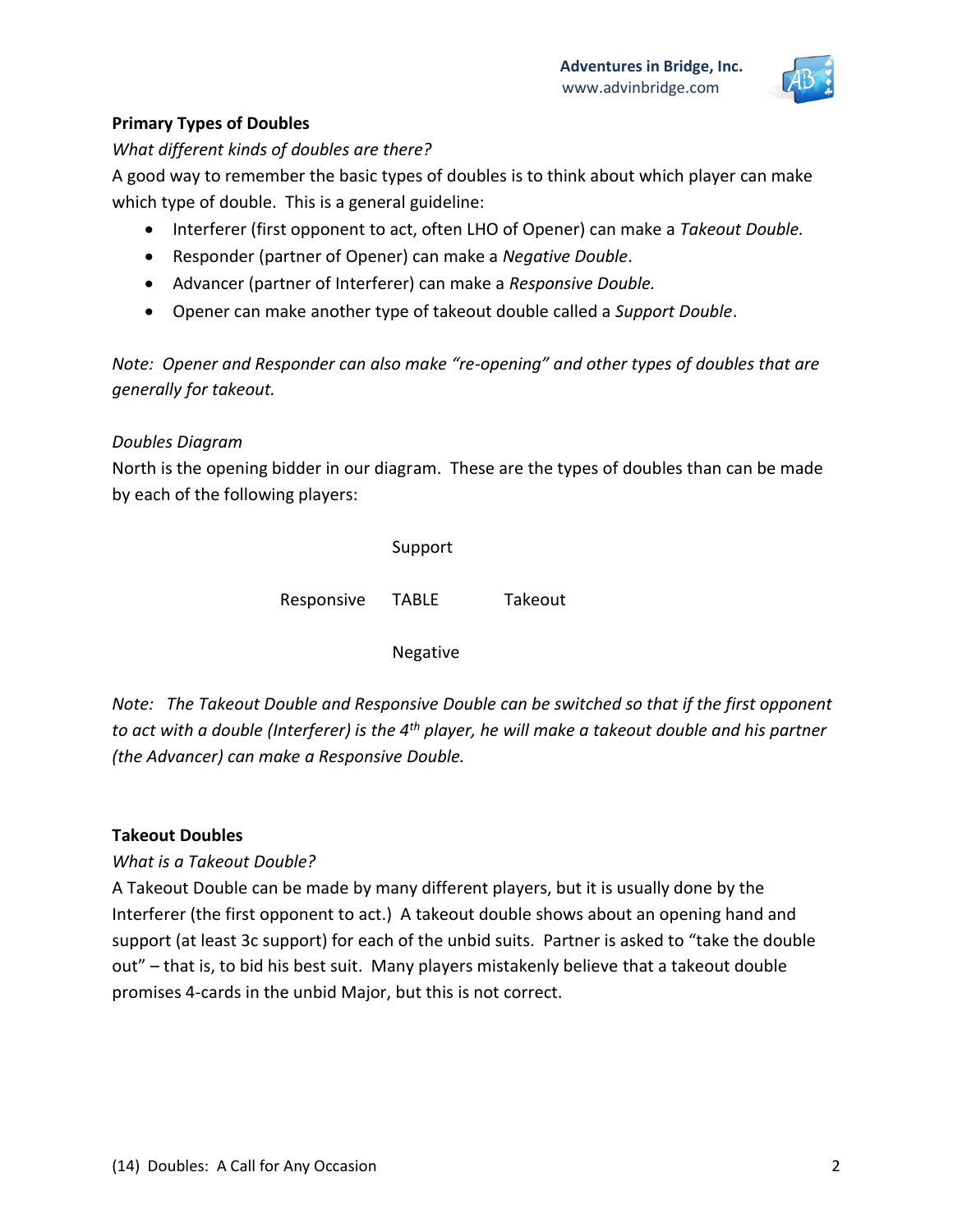

# *Notes on Takeout Doubles*

The ideal shape for a takeout double is 4441 with a singleton in the opponent's suit. With this shape it shows at least 10 HCP. With a less shapely hand like 4432 (with a doubleton in the opponent's suit) you'll need more HCP to make a takeout double – about 12 HCP. Also, the more points you have in your long suits, the better your hand is for making a takeout double and the more points you have in your short suits, the worse it is for doubling.

#### **Negative Doubles**

#### *What is a Negative Double?*

A Negative Double is made by the Responder. It can show many hand types. It occurs when partner has opened the bidding and your RHO has made an overcall. A negative double tends to show the following:

- Values to compete to the level of bidding (Game Forcing at  $3A+$ )
- No other obvious action.
- Usually length in at least one of the unbid suits.

Generally, a negative double denies the ability to make a forcing free bid. This double is often the "I'm not sure what to do?" bid for a partnership.

*Note: A negative double is often used to find a 4-4 Major suit fit, but it does not promise (in general) 4 cards in the other Major.*

# **Trap Pass**

Once you begin to play negative doubles you will no longer be able to make a "penalty double" at a low level. Thus, you should ask yourself what to do when you want to penalize the opponents.

# *Example*

The auction starts 1 $\triangleq$  (2 $\triangleq$ ) and you hold the following hand:

- ♠ xx
- ♥ Axx
- ♦ KQ109x
- ♣ xxx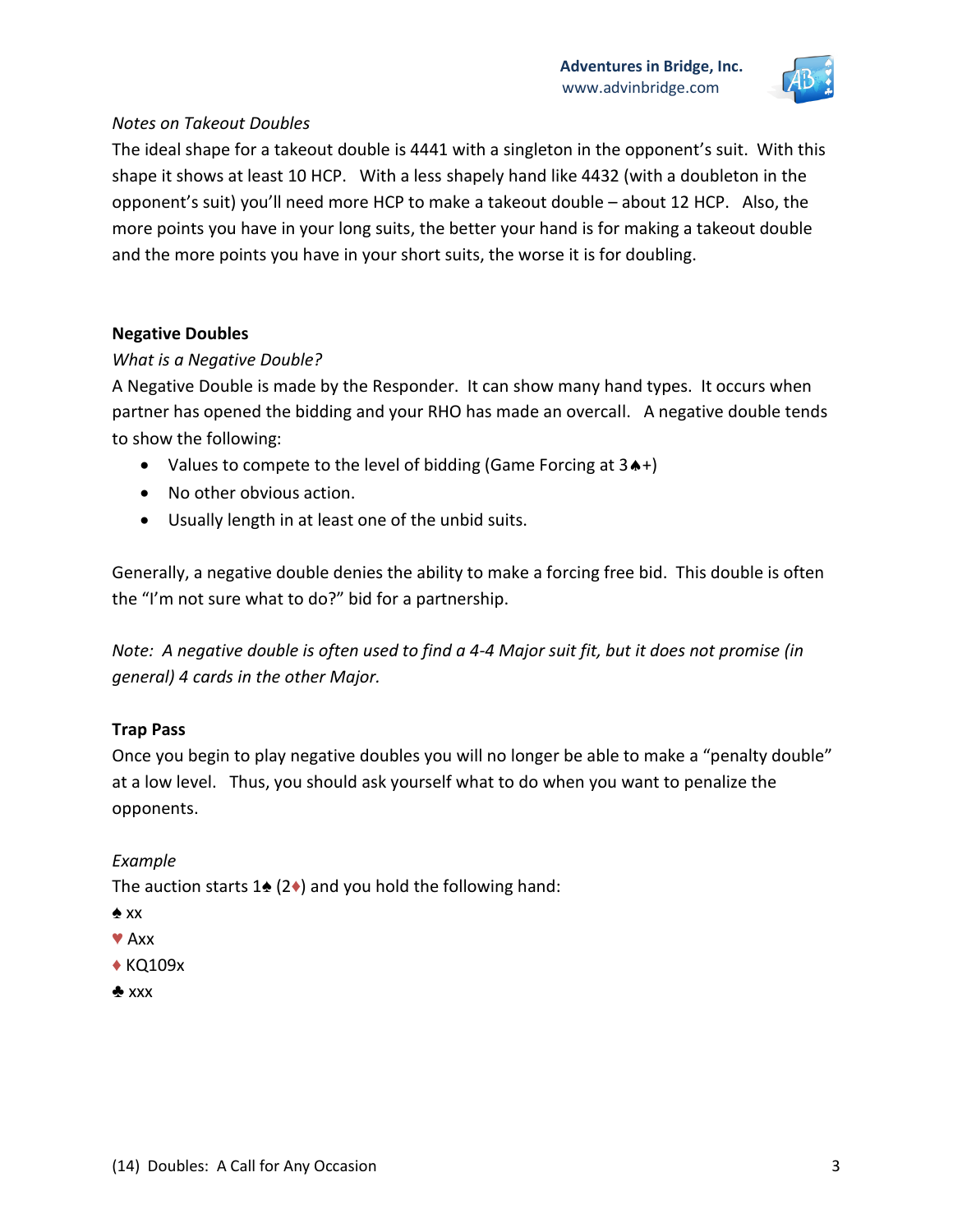

# *What do you do?*

The answer is that you pass. The reason that you pass is that you want to defend  $2\bullet$ , preferably doubled. The only way to defend  $2\bullet$  is not to bid. You pass and wait for your partner to make a "reopening double" – for takeout. Instead of "taking the double out" as your partner wants, you leave it in, converting it to a penalty double! This pass, which you make hoping to penalize your opponent by converting partner's takeout double, is called a *Trap Pass.*

# **Responsive Doubles**

# *What is a Responsive Double?*

A Responsive Double is made by the Advancer. It occurs when the opponents open the bidding, partner acts (with an overcall or double,) and Responder raises the Opener's suit.

#### *Example*

 $(1\spadesuit)$  2♥  $(2\spadesuit)$  X

The Responsive Double is for takeout and shows the following:

- Values to compete to the level of the bidding (similar to a Negative Double)
- The unbid suits (especially the unbid Major)
- Tolerance for partner's suit  $-2$  or 3 cards (if he has bid a suit.)
- No other obvious action.

# **Support Doubles\*** (require an alert)

# *What is a Support Double?*

When you open the bidding, your partner responds with 1M, and the opponents interfere in the bidding at a low level (below two of Responder's suit), then a double by you, the Opener, is now a conventional double – called a "Support Double" – and it shows exactly 3-card support for Responder's suit. If you had 4-card support for partner's suit, you would raise directly and with fewer than 3-card support, you could pass or bid your hand naturally (bid another suit of your own or NT if appropriate.)